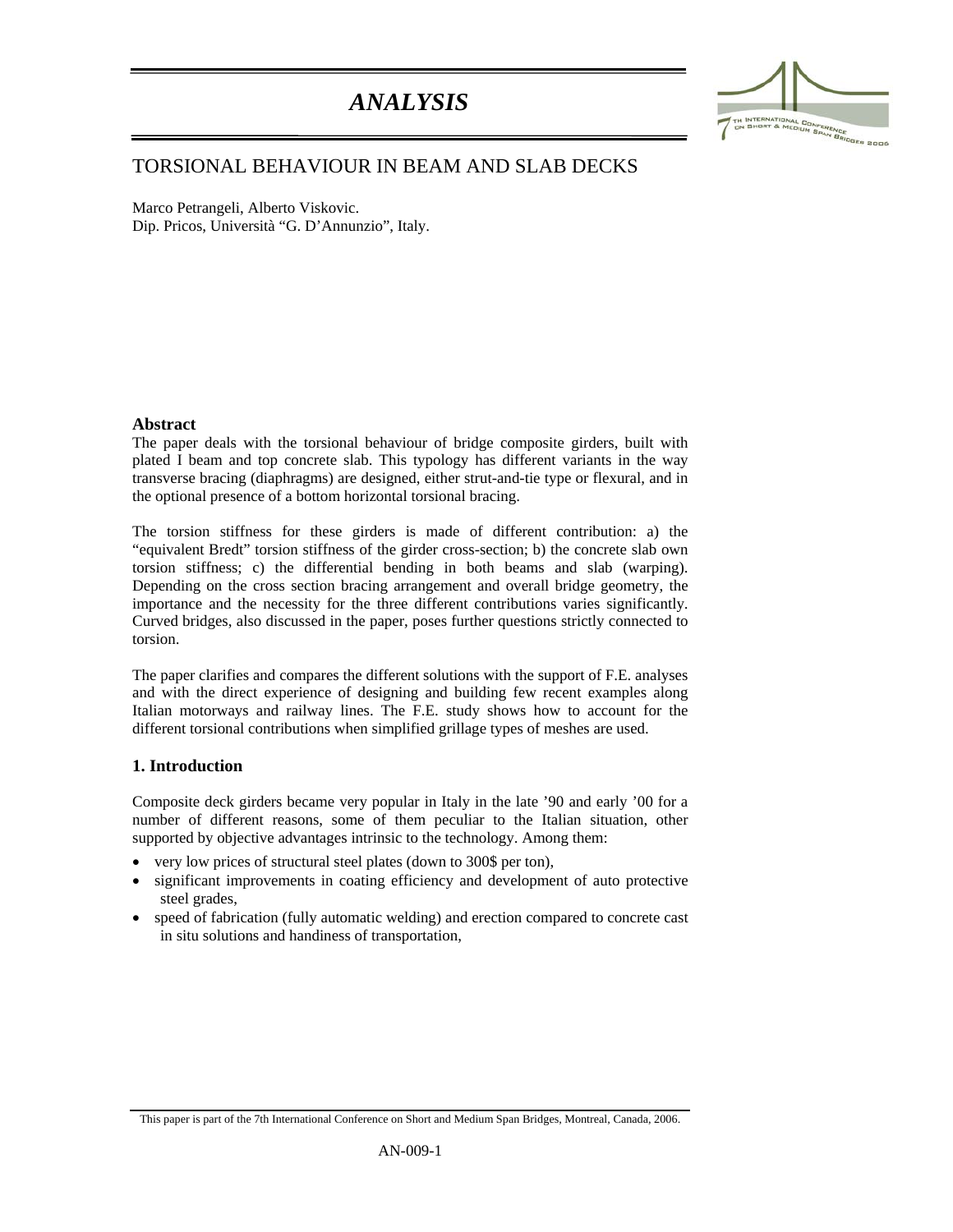• reduced demand for on site skilled labour.

In Italy further advantages where boosted by the comparison with much overused precast prestressed simply supported beam and slab decks. These types of decks, built in the '70 and '80 were, by then, significantly deteriorated because of aging of joint and bearings (each span requires up to 10 bearings and a joint), concrete carbonation and spalling because of water leaking trough the joints. The latter being the most important single cause of poor driving comfort given the high incidence of bridges and viaducts along the hilly Italian countryside.

Last but not least significant savings in material and labour cost were obtained with more advanced design, mostly torsionless, with simplified transverse connections and overall savings in secondary elements detailing as discussed in the following.

## **2. Recent experience along Italian motorways and railway lines**

Reference will be made to the overpasses of the Asti-Cuneo motorway and those over the high speed railway line Turin-Milan and adjacent motorway.



Figure 1: Location Map of Asti-Cuneo and Turin-Milan motorways

The first one is a new motorway, currently under construction, requiring 20 new overbridges for crossing roads and junctions, most of them rectilinear although with varying degrees of skew, and only few of them curved, with radius as small as 200m. The client, a privately owned motorway concessionaire, gave the designer complete freedom in the design of the new structures with the only constraint being the minimum clear span over the new motorway (36m circa required for crossing 2 carriageways of 3 lanes each) without intermediate supports. This constraint, together with the above mentioned historic low prices of structural steel, made the choice for composite deck an obvious one. It should be considered that in Italy, contrary to other north European countries, cast in situ concrete bridges are simply not an option, even when scaffolding from the ground does not obstacle the traffic flow as for the case under consideration (new motorway construction). The composite deck where therefore made of steel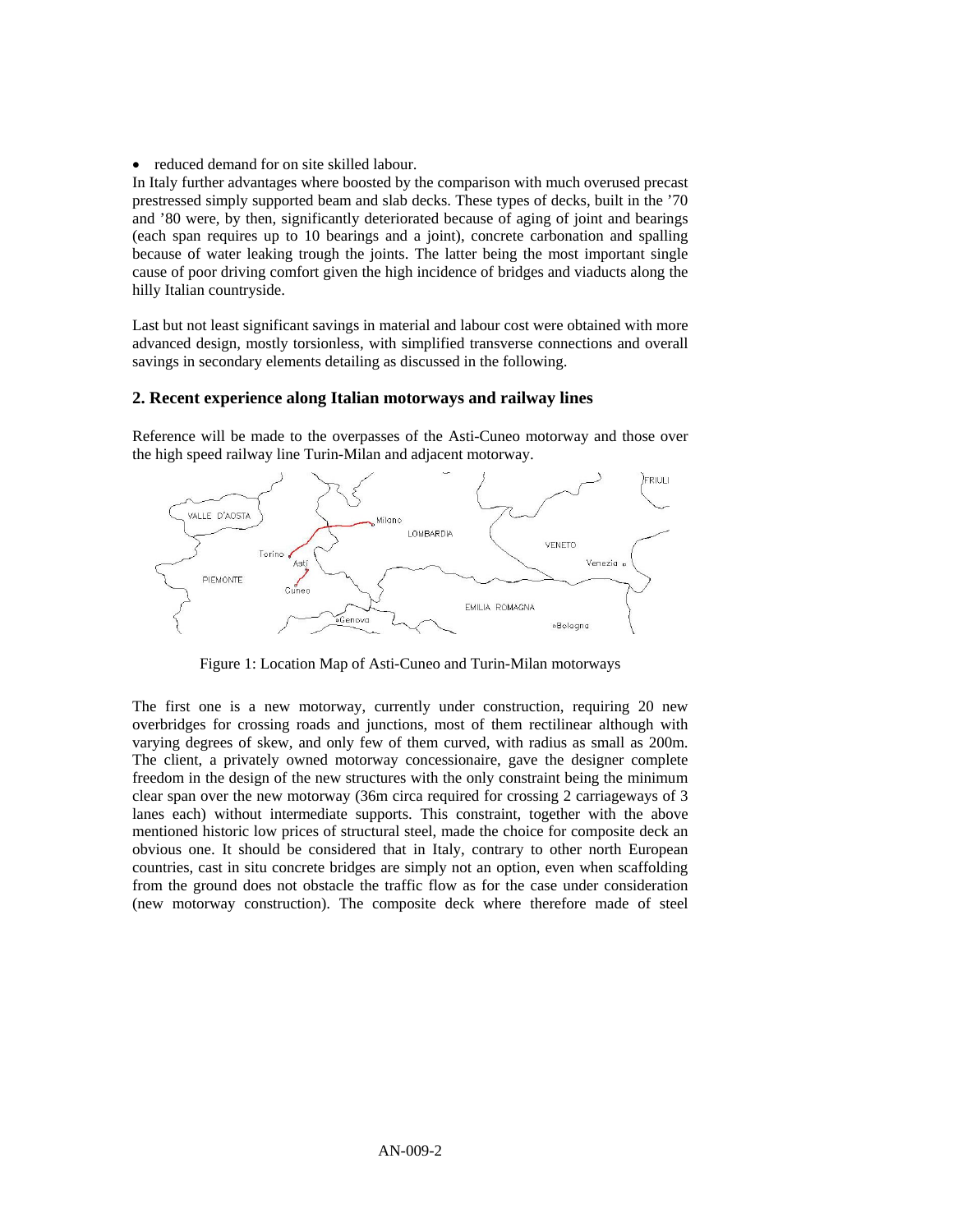I beams connected by normal profile transverse beams (typically IPE 500-600) as shown in Figure 2.



Figure 2: Typical cross section of the Asti-Cuneo motorway overpasses

The cross section arrangement, although already used in Italy, was not so popular as for example in France. Especially for skewed and curved bridges, the so called "open box girder" arrangement (with bottom horizontal torsional bracing) was still the main choice among structural engineers.

Another peculiarity of the Italian constructions technology is the use of prefabricated concrete slabs (*predalle*) used as permanent formworks for casting the deck slab, thus eliminating the need for the travelling formworks generally used elsewhere. This peculiarity in turn does have an influence on the number and spacing of the main beams. Although the 2 beams configuration can generally be used up to 12-14m width platform, this is not optimal for the *predalle* because the 2 beams configuration would require a single, self supporting, *predalla* resting on the 2 beams, making it a bit heavy and awkward to handle. Another problem with using the *predalle* is obtaining a variable slab thickness, generally required to reduce weight when main beams are wide apart and transverse bending significant. Therefore, 3 or more beams are often used reducing the size of the *predalle* and allowing a typical constant slab thickness of 25-28cm (5-7cm *predalle* with 20-22cm cast in situ).

Although the Turin-Milan new high speed railway line runs close and parallel to the homonymous motorway, the existing overpasses could not be used. They were therefore demolished and replaced by 50 new structures, crossing the new railway line and the adjacent motorway. The resulting structures came out to be quite imposing as they run high on ground because the railway itself runs well above ground for hydraulic reasons and requires a further 7m clearance. Maximum spans are also the largest realized so far for this type of structures since the motorway is being widened to 4+4 lanes plus 3m stopping strip each carriageway taking the maximum clear span to 50m circa with no intermediate supports between the carriageways.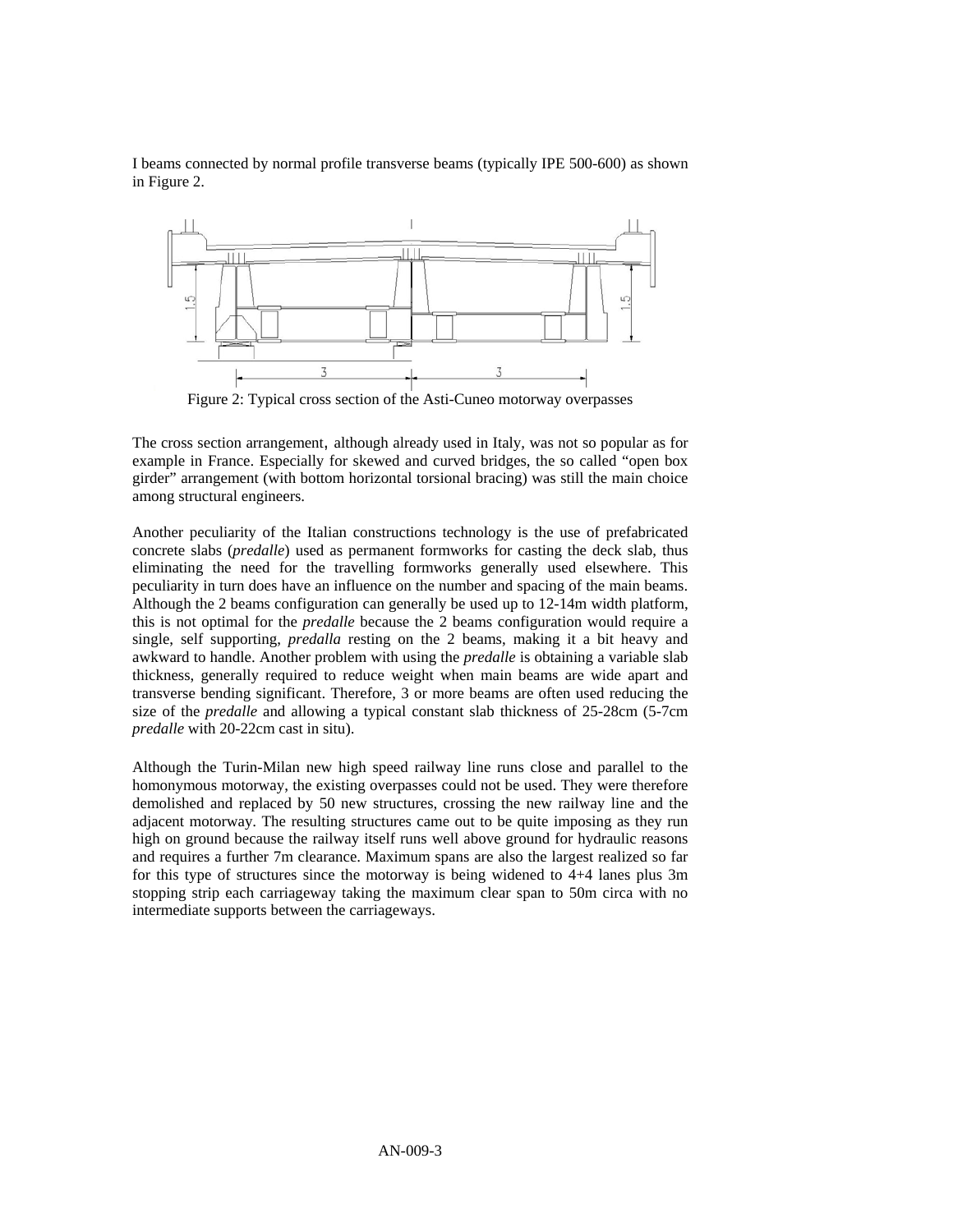

Figure 3: Cross section of the Turin-Milan overpasses

The overpasses can be divided into two groups: the first one includes all the interchange viaducts that do not cross over the railway line, the seconds, crossing both the motorway and the railway, consists of all the other bridges serving national and provincial roads. All overpasses have the central part, crossing the two infrastructures, made of a continuous composite deck. Additional simply supported precast concrete girders are used for the approaches.

The first group, although made of curved bridges with radius as small as 70m, sport a torsionless design with plated (flexural) cross-beams at 5m centre, similarly to the Asti-Cuneo scheme. The second group, since crossing the rail, was subjected to stringent verifications by the railway technical office. Torsionless design was not accepted and therefore the beams are braced in the horizontal plane and have truss type transverse beams. The beams where lift and put in place in couples during night time with temporary interruption to traffic (incidentally the most trafficked motorway in Italy). Bracing between these couplets was carried out before lifting them into position. More awkward was fixing the bracing between the couples in their final position over the motorway within the time slot allocated by the motorway owner. Shear type bolted connection of the bracings, (friction alone would not provide sufficient strength), did not allow for much of a tolerance. Another factor complicating the on site assembly of the whole bridge was the temperature as the steel beam were mostly lifted in place on very cold winter nights, having been manufactured in different part of Italy at a different time of the year.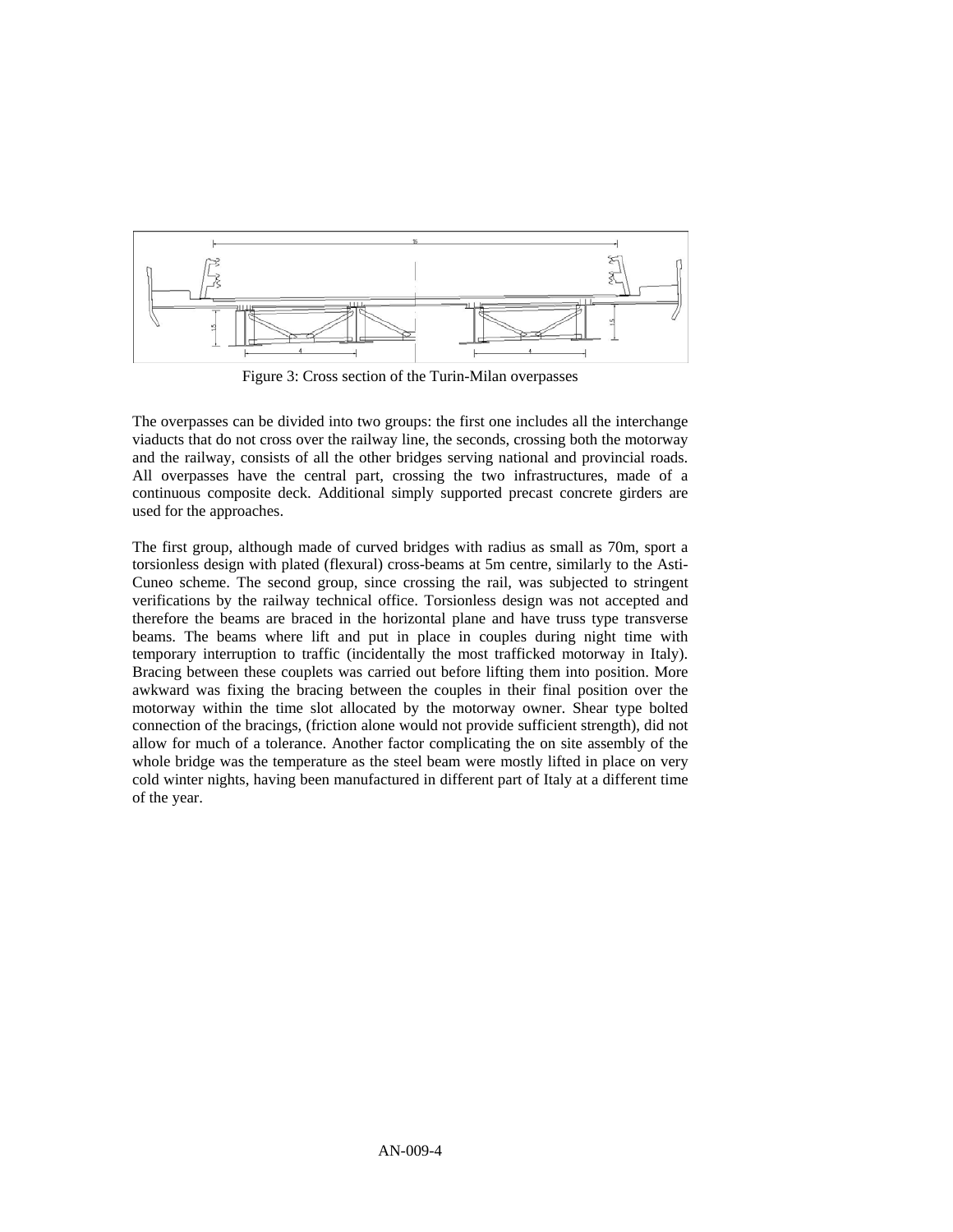

Photo 1 – Lifting the SS11 overpass into place

## **3. The torsional behaviour**

Torsional behaviour of beam and deck slab is made of three different contributions, namely, the Saint Venant torsional stiffness of the deck (if any), the torsional stiffness of the concrete slab and the section warping. A review of these three components shall be carried out with respect to the cross-section depicted in Fig.4. This section is assumed to be constant over the whole span. Vertical stiffeners are at 6m centre and have 15mm thickness. Diagonals of transverse bracings are made of two 2L150\*75\*10, the bottom chord with ½ IPE550. Bottom horizontal bracing, sporting a "diamond" configuration, are made of ½ IPE400.



Figure 4: Section geometry used for the test cases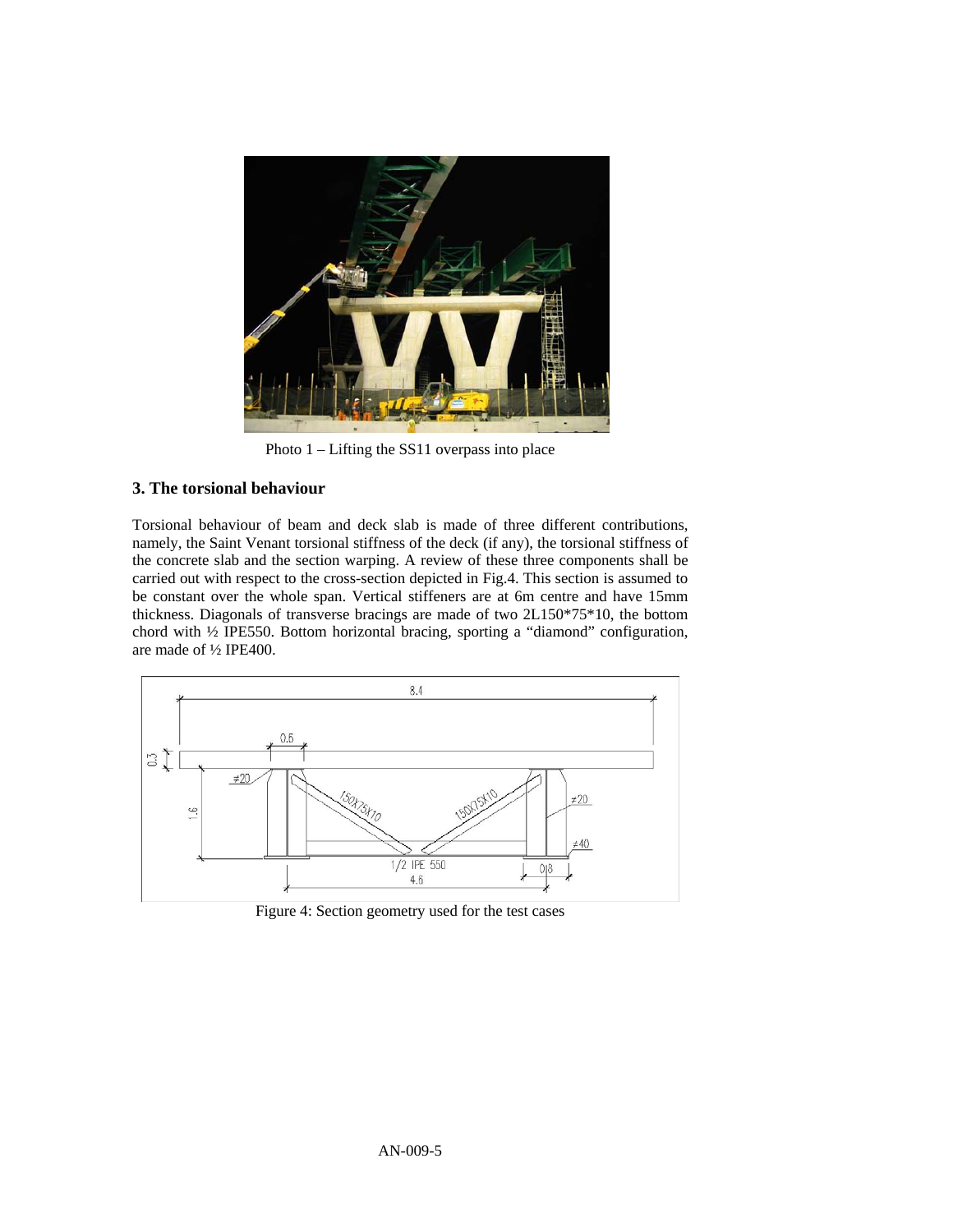#### **3.1 The Bredt contribution**

Only with horizontal bracing between the bottom flanges of the longitudinal beams a significant torsion stiffness arises. This stiffness can be calculated with the formula for thin walled hollow sections once the *equivalent thickness* for the bottom horizontal bracing has been found, using, for example, the expression proposed by Kollbrunner [1]:

$$
t^* = \frac{E}{G} \frac{ab}{\frac{d^3}{2A_d} + \frac{a^3}{6A_s^*}}
$$
 (1)

Where "a" is the bracing spacing, "b" that of the main beams, "d" the length of the diagonals, " $A_d$ " their area and " $A_s$ "" the area of the beam bottom flange plus 1/3 of the web. The section under consideration with diagonals made of ½ IPE400 has an equivalent thickness of 1.5mm rising to 1.9mm with ½ IPE500. The Bredt torsional stiffness, assuming an intermediate equivalent thickness of 15mm, and a homogenization factor between concrete and steel of 6, is therefore equal to:

$$
I_t = \frac{4 \cdot \Omega^2}{\sum_{s}^{1/2}} = \frac{4(4.6 \times 1.75)^2}{\frac{4.6}{0.05} + \frac{4.6}{0.0015} + \frac{2 \times 1.6}{0.02}} = 0.078 \ m^4
$$
 (2)

#### **3.2 The deck slab contribution**

The Saint Venant torsion stiffness for a flat rectangle is equal to  $I_t = b s^3 / 3$ . For the section under consideration, it gives:

 $I_t = 8.4 * 0.3^3 / (3 * 6) = 0.013m^4$ (3)

In case of grillage analysis (see [2]) this stiffness must be partitioned between the longitudinal beams and the transverse ones. A 50-50 partition is generally used.

The example under consideration shows the slab contribution can easily account for more then 15% of the total torsional stiffness. This percentage rise sharply if the horizontal bracing is not fully efficient because of slack/buckling of members, yield of friction bolts, etc... In torsionless design, the deck slab contribution remain the only one as the steel beams posses none of their own.

#### **3.3 Torsional resistance by section warping**

Although hardly a common practice, calculation of the section warping constant can be very useful. For the section under consideration we start calculating the shear centre  $Y_c$ . With bottom horizontal bracing it falls 22cm below the slab axis, without it is placed 9cm below the same axis. The warping constant for the slab is then found as follows:

$$
\omega(x) = Y_c x \qquad I_{\omega, s} = 2 * 0.3/n * \int \omega^2(x) dx = 2 * 0.3/n * Y_c^2 * x^3 / 3
$$
 (4)

Where *x* is the abscissa measured along the slab axis and *n* the homogenization factor. Similar expressions are used to calculate the contributions of the steel beam main web and flanges. The results are summarised in the table below.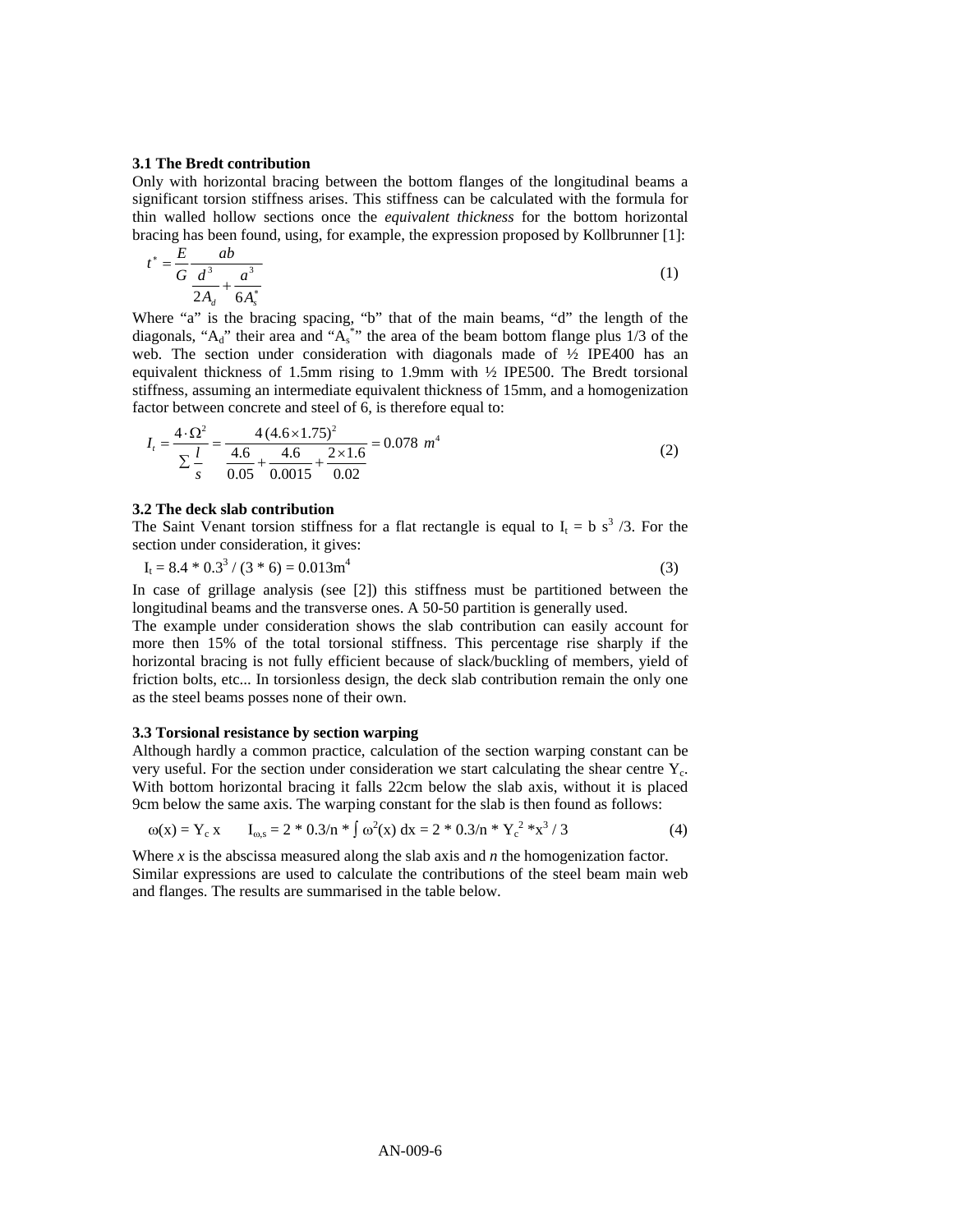|                     | Concrete slab |       | <b>Beam webs</b>   <b>Bottom</b> flanges | <b>Total</b> |
|---------------------|---------------|-------|------------------------------------------|--------------|
| <b>Torsionless</b>  | 0.019         | 0.325 | 0.948                                    | 1.29         |
| Horizontally braced | 0.117         | 0.537 | 1.319                                    | 1.97         |

How the torsion is distributed among the different mechanisms is not straightforward to calculating as the Saint Venant stiffness varies linearly with length while warping varies with  $L<sup>3</sup>$ . Boundary conditions do also influence how torsion is resisted by the deck. It should be noticed that a torsional restraint for the Saint Venant behaviour is not necessarily effective for warping and viceversa. The following scalar parameter [4] may be a rough indicator of which is the prevailing mechanisms:

$$
K = L \sqrt{\frac{GI_{t}}{EI_{\omega}}} \tag{5}
$$

For small value, typically below 3, the warping resistance is very important or predominant while it becomes negligible for higher values. For the section under consideration used in a 48m simply supported deck  $(L=24m)$  we get K=1.1 for the torsionless section and 2.9 for horizontally braced one.

## **4. The deck behaviour: FE simulations**

Analyses have been carried out for a single, two and four spans girders using the FE program Algor of Algor Inc. Span length is 48m with 8 equal fields of 6m between transverse diaphragms. The analyses focus on torsion alone and therefore dead and superimposed loads have been neglected. The only applied loading is a concentrated torque of 9.2kNm obtained by two 2kN forces applied at midspan on the beam webs. Linear elastic behaviour is assumed for all the deck components including the concrete slab.



Figure 5: Deformed shapes for the single span case. Torsionless and horiz. braced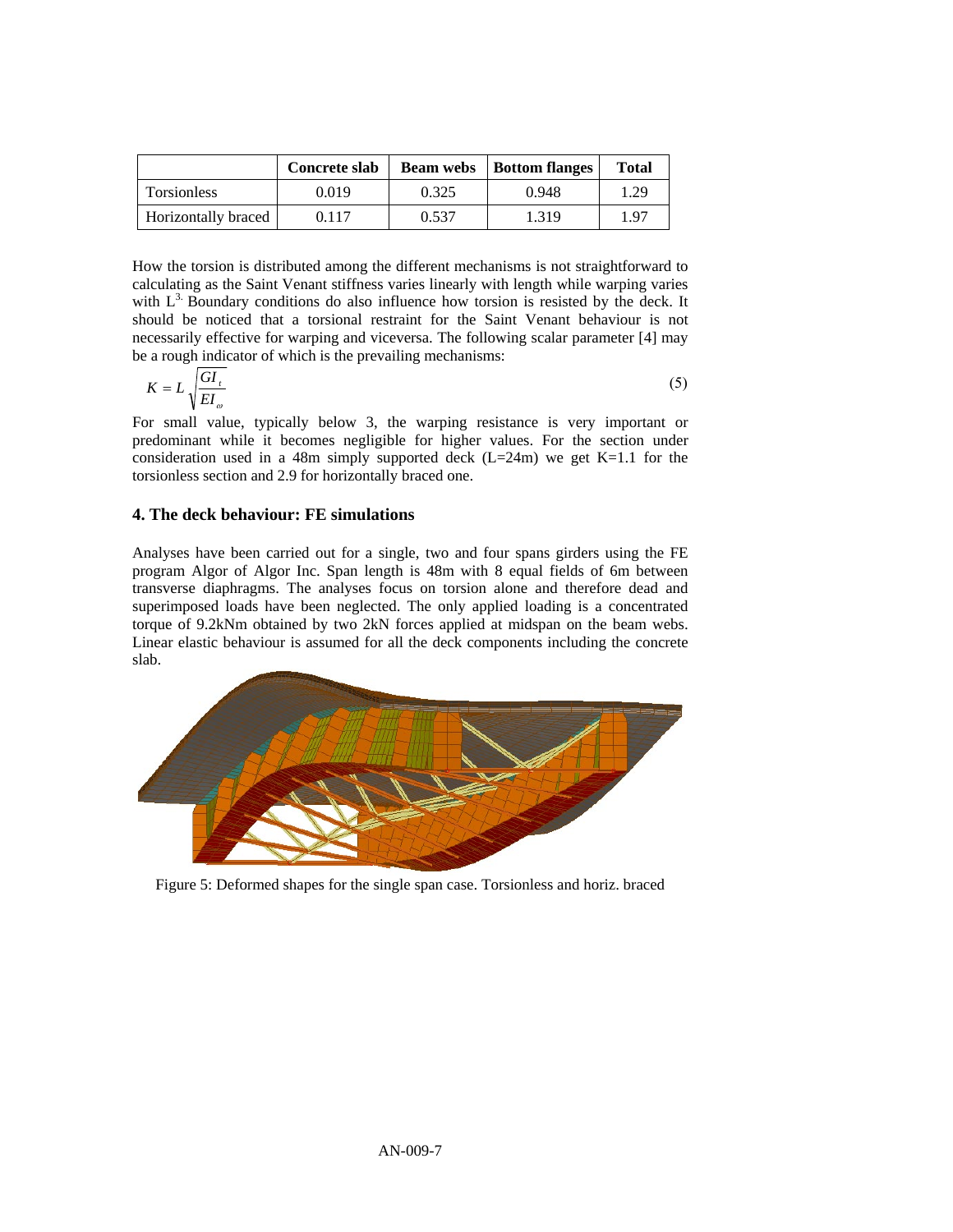

Figure 6: Deformed shapes for the single span case. Torsionless and horiz. braced

The models have the longitudinal axis (deck axis) parallel to the global X axis and the Z axis vertical. Boundary conditions have been fixed so as to preserve symmetry as much as possible. Only vertical support is provided at the bearings with lateral (Y direction) restraint being applied in the middle of the bottom cord of the transverse bracing. Longitudinal restraint is applied at midspan in the middle of the concrete slab.

The concrete slab has been modelled with 8 nodes linear brick elements with 3 DOF at each node. A fine mesh has been used with 6 elements along the slab thickness and maximum length of 0.75m. Steel beams have been modelled using 4 nodes linear plate/shell elements with 5 DOF at each node. Truss elements have been used for all the bracings in the vertical and horizontal plane.

All models have been subjected to the concentrated torque specified above applied at midspan. For the single span case a single torque has been applied, for the 2 and 4 span models, two torques on the adjacent (central) spans have been applied both in the same and opposite direction. Since the warping resistance is magnified with torque applied in the same direction, the results shown in the following shall refer to this case only. The rotation at midspan for the 6 cases (3 meshes, torsionless and horizontally braced) are summarised in the following table.

The increase of warping stiffness with varying static scheme is significant even for the horizontally braced model. This increase of warping stiffness is due to the warping restraint provided by the adjacent spans. A measure of this restrain can be obtained calculating the equivalent warping length  $L_{\omega}$  as follows. For a concentrated torque applied at midspan of a single simply supported span, the warping torsional stiffness is proportional to  $3EI_{\omega}/L_{\omega}^3$  and the Saint Venant one to  $GI_{t}/L_{t}$ , with  $L_{t}$  equal to half span (24m). The result is confirmed by the FE analysis as shown in the table below. For multiple spans,  $L_{\omega}$  was then calculated as the value that provides the matching stiffness ratio to the finite element results. This value is reported in the last column and varies between half span, for the simply supported scheme, to almost ¼ span for the 4 spans case. The increase of equivalent torsional stiffness, when varying the static scheme, is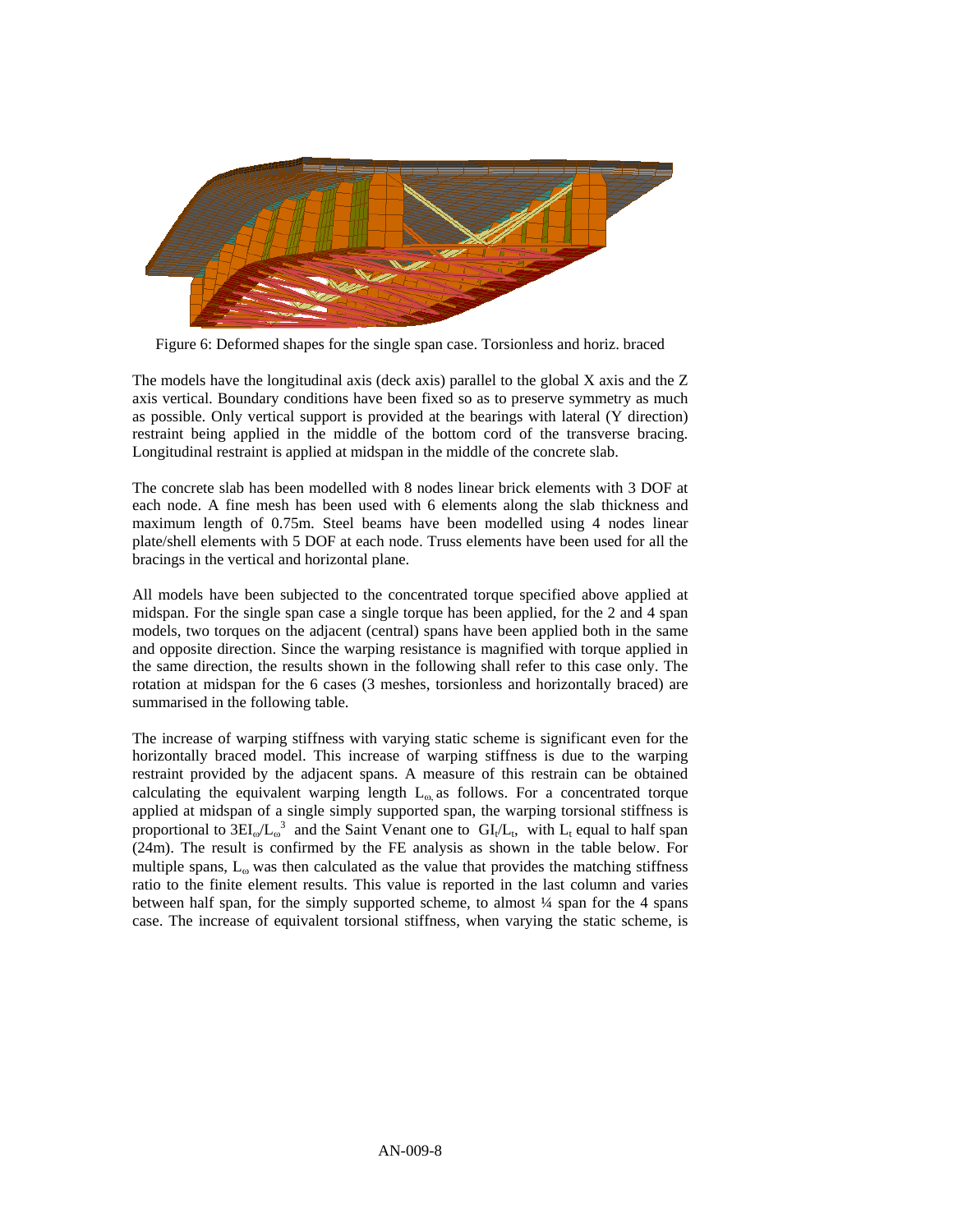more then 150% for the torsionless design and 40% for the horizontally braced deck. The stiffness ratio between the torsionless and horizontally braced model therefore decrease from 4.3 to 1.9 only confirming how insignificant the De Saint Venant torsional stiffness is for small span continuous girders.

|             | <b>Torsionless</b><br>rotation (deg) | Horiz. braced<br>rotation (deg) | Ratio | Eq.<br>warping<br>length(m) |
|-------------|--------------------------------------|---------------------------------|-------|-----------------------------|
| Single span | 0.0274                               | 0.0082                          | 4.31  | 23.8                        |
| Two spans   | 0.0170                               | 0.0071                          | 2.39  | 16.1                        |
| Four spans  | 0.0112                               | 0.0059                          | 1.90  | 12.2                        |



Figure 7: Single span case front view (model sectioned at mid span)

## **4.1 Simplified grillage analysis**

The same case studies have been analysed using simple grillages with two main beams and transverse beams at 6m centre, simulating the transverse bracing and the concrete slab. The analyses have been performed using grillages made of linear elastic beam elements and the same FE code Algor.

The deck torsional inertia of the torsionally braced deck has been assigned 50% each to the two main beams. The concrete slab torsional inertia, found with the formula for thin rectangles  $(I_t = Is^3/3)$ , has been assigned, half each, to the longitudinal and transverse beams. Flexural inertia for the main beams has been calculated with a participating concrete slab width of 4.2m (half slab).

|             | <b>Torsionless</b><br>rotation (deg) | <b>Ratio</b><br>grillage/3D | Horiz. braced<br>rotation (DEG) | <b>Ratio</b><br>grillage/3D |
|-------------|--------------------------------------|-----------------------------|---------------------------------|-----------------------------|
| Single span | 0.0302                               | 1.102                       | 0.0089                          | 1.085                       |
| Two spans   | 0.0178                               | 1.047                       | 0.0073                          | 1.028                       |
| Four spans  | 0.0107                               | 0.955                       | 0.0061                          | 1.034                       |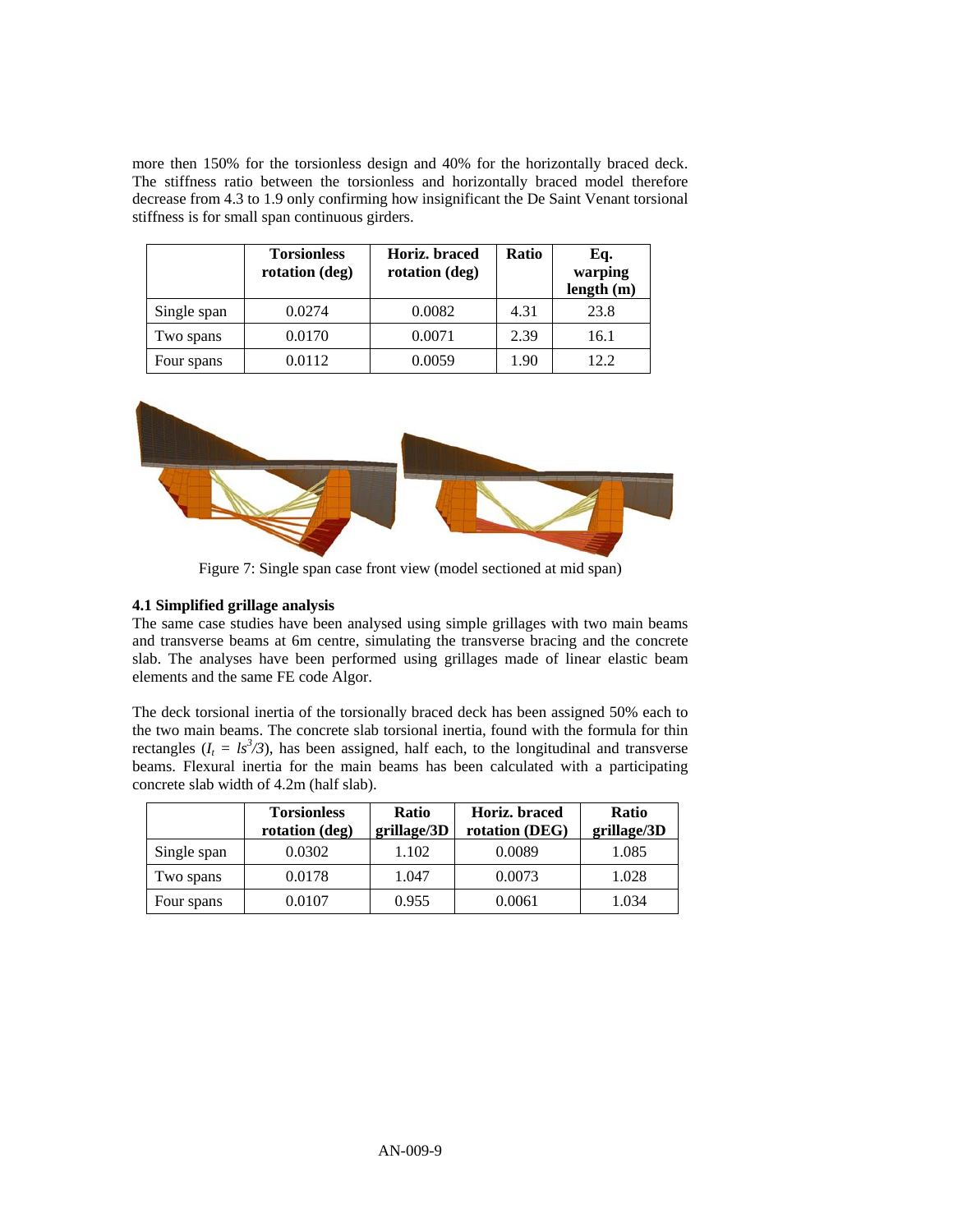Although these models can account for differential bending (warping) in the vertical plane only but not in the horizontal one as the grillage lays on a single plane, the results summarised in the table above show a good agreement with the 3D model thus confirming the validity of grillage analysis. It should be noticed that the grillage analysis is sensitive to the flexural inertia of the beams which in turns depends on the participating width assumed for the concrete slab.

The results also confirm that neglecting the warping contribution in the horizontal plane cause the grillage model to overestimate rotations. This effect reduces when moving from the single to the 4 span configuration. This is due to the decreasing effect of warping in the horizontal plane because of lack of sufficient shear stiffness of the transverse bracing contrary to warping in the vertical plane where shear is carried by the beam webs.



Figure 8: Grillage analysis of the 2 span case.

#### **5. Curved bridges**

The behaviour of curved bridges does not differ significantly from that of rectilinear ones (ref. [3]). This also applies to torsionless design since torque is then resisted by section warping similarly to what happen for eccentric live loading in rectilinear ones. In curved bridges, the centre of gravity eccentricity with respect to the axes connecting the supports is:

$$
E_{cc} = (L/2)^2 / \pi R \tag{6}
$$

Where R is the plan radius and L is the span length. For a typical 35m span and 70m radius (the minimum found along the Turin-Milan interchange viaducts), the eccentricity come out at 1.4m only. This eccentricity is easily carried by differential bending in the beams, as in the above mentioned viaducts where the two beams are 4.6m apart (see Fig. 4). In order to reduce the difference in bending between the two beams, the concrete slab may be shifted inwards thus increasing the amount of load carried by the inner beam.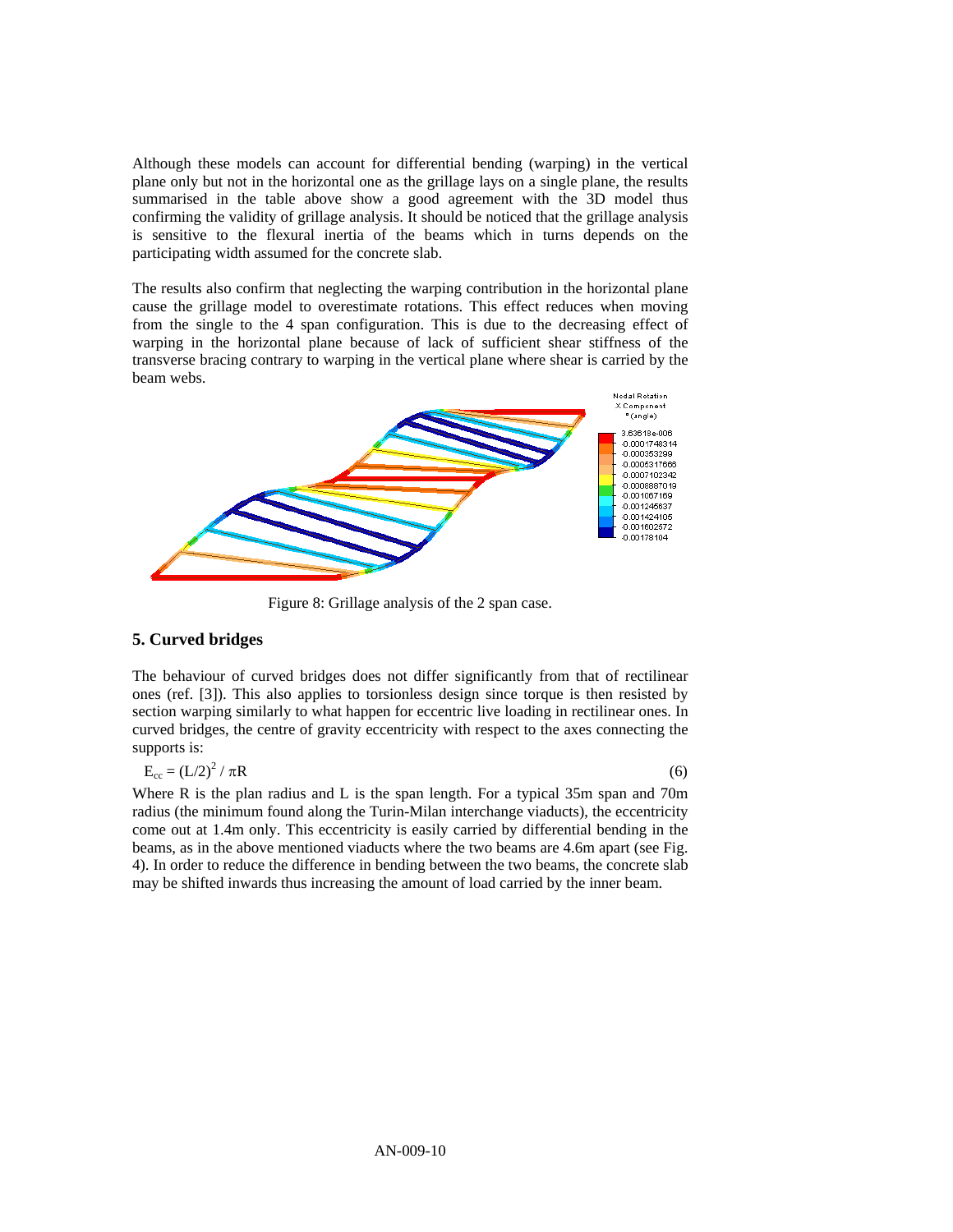

Photo 2 – One of the Carisio interchange viaducts

With differential bending playing a major role, the girder configuration is obviously very important. Continuous beams will behave much better than simply supported ones where in fact, torsional stiffness may be required to adequately transfer the load between the beams thus increasing the structural efficiency.

In torsionless design though, transverse beams do play a fundamental role in deflecting bending along the curved main beams, a task carried out otherwise by horizontal bracing. In curved bridges therefore, forces in transverse beams are much higher and persistent thus requiring a tougher configuration for the connections between these elements and the main beams and adequate detailing against fatigue. Fatigue can, in fact, affect the welding between the vertical stiffeners and the top flange of the main beams [5].

## **6. Conclusion**

With the full mechanization of plated girder assembly, these types of beams became very popular and are today widely used for small to medium span bridges. Still different arrangements are used for the transverse and torsional bracings in otherwise very similar structures with respect to spans, carriage width, etc..

To the authors experience, truss type bracing is hardly optimal both in term of stress distribution and construction procedure. Truss type transverse beams become convenient for main beam height above 2.5m circa reducing to 2m for highly curved bridges. Since transverse beams (either plated or truss type), are connected to the vertical stiffeners, the design should focus on these elements and their connections, especially with the top flange where fatigue problem may arise [5].